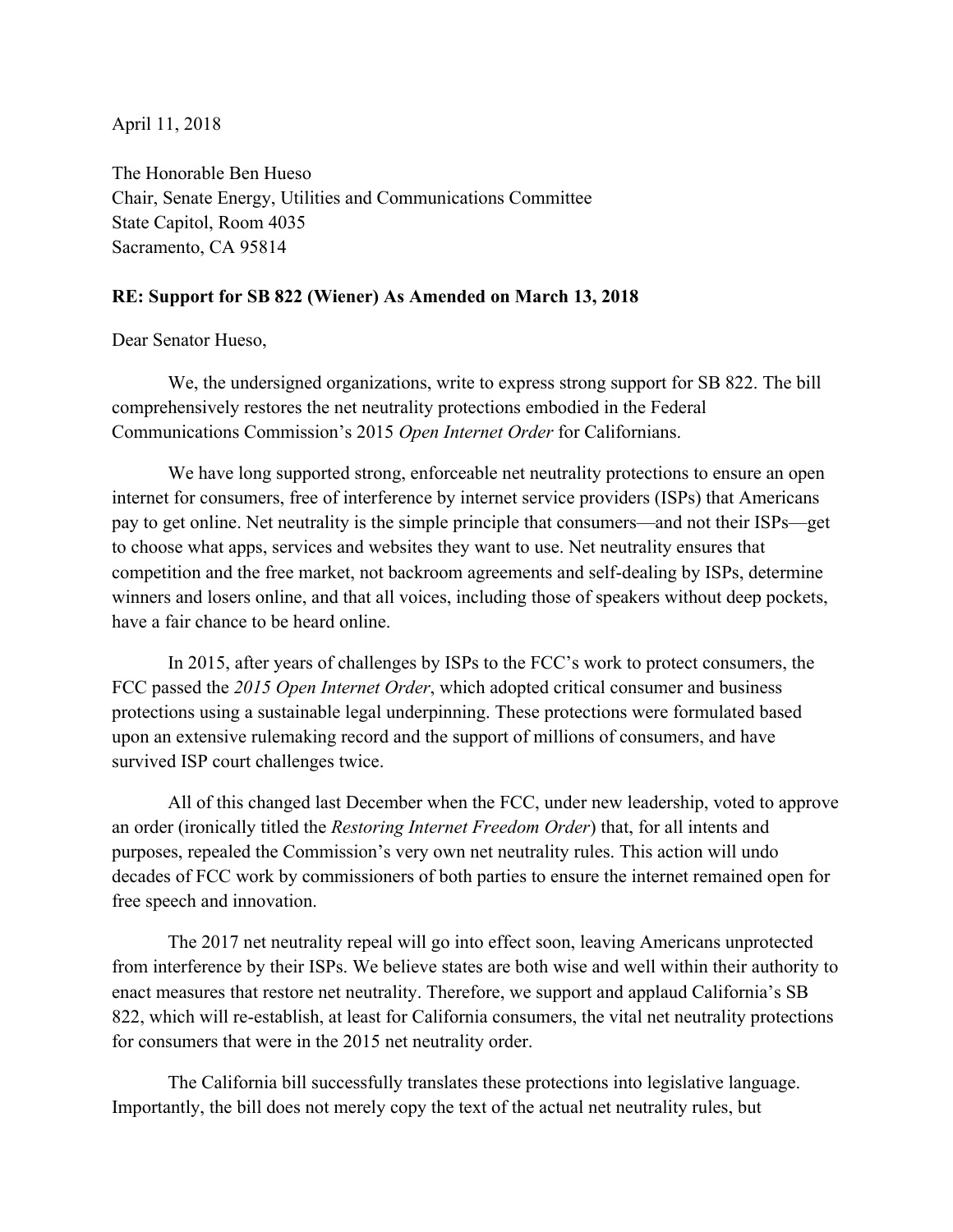incorporates critical protections included in the text of the 2015 Order. This is essential in order for the bill to restore all of the protections in the 2015 Order. An agency can clarify aspects of its rules in the text of the Order adopting a rule. Legislators do not have that luxury.

 Like the *2015 Open Internet Order,* the bill prevents ISPs from blocking, slowing down or speeding up websites, apps, and classes of apps; charging websites for access to the ISPs' customers or for prioritized access to those customers; and circumventing net neutrality rules through interconnection practices.

 As Americans learned the hard way, preventing ISPs from circumventing net neutrality protections through interconnection practices is a critical component of an effective net neutrality regime. (Interconnection means the point where data enters the ISP's network.) Excluding interconnection from the scope of the bill would re-create a loophole that ISPs have exploited before. The FCC's 2010 net neutrality rules were not thought to cover interconnection. Applying an empirical analysis of the widely-reported interconnection disputes of 2013 and 2014, New America's Open Technology Institute first uncovered interconnection congestion practices by ISPs in a groundbreaking  $2014$  report.<sup>1</sup> And, as the New York Attorney General further explained in its comments in the FCC's 2017 proceeding, its investigation of major ISPs also unearthed documentary evidence that:

"[F]rom at least 2013 to 2015, major BIAS providers made the deliberate business decision to let their networks' interconnection points become congested with Internet traffic and used that congestion as leverage to extract payments from backbone providers and edge providers, despite knowing that this practice lowered the quality of their customers' Internet service. This practice was not limited to a single instance or locality: NYOAG has found that this practice was used for years by at least two of the country's biggest BIAS [Broadband Internet Access Service] providers who operate in New York and in many other states."<sup>2</sup>

This behavior directly harmed consumers who had paid their ISPs for good connections to the internet. Internet applications, content, and services coming into the ISPs' networks through these congested connections became effectively unusable in the evening. These problems were widespread, well-documented, and affected more than three-quarters of American broadband consumers for more than a year. It was in response to these problems that the FCC in its *2015 Open Internet Order* decided to ensure that ISPs cannot circumvent net neutrality protections through interconnection practices by adopting oversight over interconnection with last-mile ISPs under Sections 201 and 202 of the Communications Act.

<sup>1</sup> Open Technology Institute, New America, *Beyond Frustrated: The Sweeping Consumer Harms as a Result of ISP Disputes*, (November 14, 2014), *available at* https://www.newamerica.org/oti/policy-papers/beyond-frustrated-thesweeping-consumer-harms-as-a-result-of-isp-disputes/.<br><sup>2</sup> Comments of The People of the State of New York by Attorney General Eric T. Schneiderman (NY Attorney

General), *In the Matter of Restoring Internet Freedom*, WC Docket No. 17-108, at 2. (filed Jul. 17, 2017). *available at* https://www.fcc.gov/ecfs/filing/10717583023587.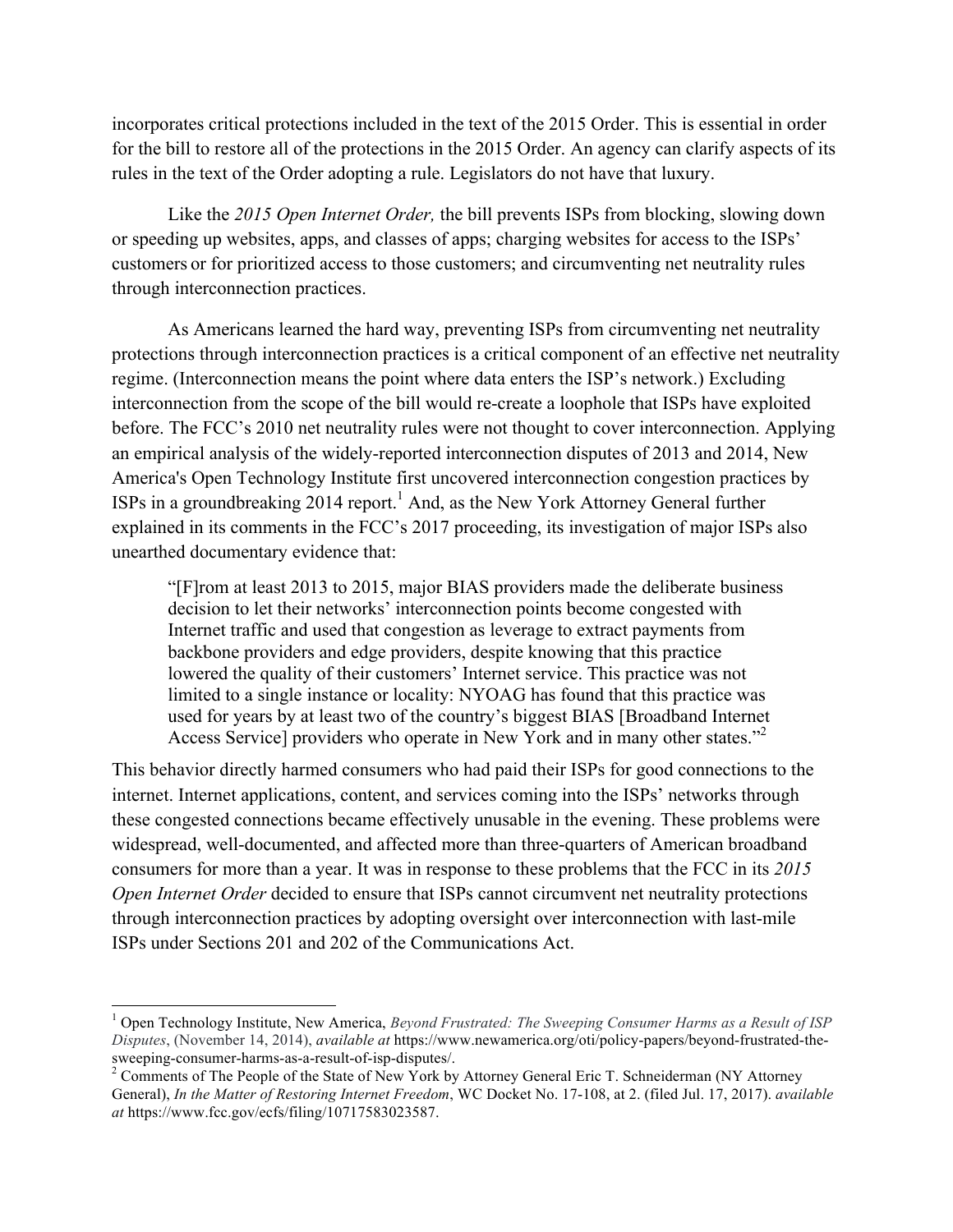These problems only ended either when companies started to pay for interconnection, or for those that did not pay, when the FCC's *2015 Open Internet Order* went into effect. Thus, before 2015, consumers had to suffer slow, clogged connections to edge providers who refused to pay the consumer's ISP, or faced higher costs passed onto them by edge providers who chose to pay ISPs. Therefore, if interconnection practices are left unaddressed by California's efforts to restore net neutrality, we fear this anti-consumer nightmare will be repeated in the future.

 In addition to codifying the general conduct rule that was part of the 2015 net neutrality rules, SB 822 establishes additional bright-line rules that prohibit certain forms of zero-rating that run afoul of net neutrality principles, while explicitly allowing zero-rating practices that do not raise net neutrality concerns. California is correct to enact strong rules that prohibit harmful forms of economic discrimination. Without such a ban, ISPs would be granted a loophole to flout net neutrality principles.

 Consumers understand the importance of net neutrality for their internet experience. In a survey last summer, Consumers Union, in partnership with its publication, Consumer Reports, asked more than a thousand consumers about the role of the internet in their everyday lives, and whether they supported the FCC's current net neutrality rules.<sup>3</sup>

 The survey results demonstrate how important access to the internet has become in our everyday lives. When consumers were asked how often it is necessary for them to access the internet or use other services provided by their ISP without disruption to carry out their daily activities, 79 percent of those with an ISP responded that they rely on the internet five or more days a week and more than two-thirds needed access to the internet every day. Moreover, more than 60 percent of American consumers equate the importance of internet service to that of water or electricity service.

 Surveys also show that Americans overwhelmingly support the FCC's existing net neutrality protections. Our survey asked consumers whether or not they supported the FCC's net neutrality rules. We specifically used the FCC's description of those rules. More than half of consumers—57 percent—responded that they supported the FCC's net neutrality rules. Only 16 percent said they either strongly opposed or somewhat opposed the rules. Other surveys conducted last year corroborate and show even stronger support for net neutrality. A recent University of Maryland survey, which first briefed respondents on what net neutrality rules required of ISPs and then asked them to evaluate arguments for and against the rules, demonstrated that a bipartisan majority of 83 percent opposed the repeal of the FCC's net

<sup>3</sup> *See* Appendix, Reply Comments of Consumers Union, *In the Matter of Restoring Internet Freedom*, WC Docket No. 17-108, (filed Aug. 30, 2017), *available at* http://consumersunion.org/wp-content/uploads/2017/09/FINAL.NN-NPRM-reply-comment-CU.830.17.pdf.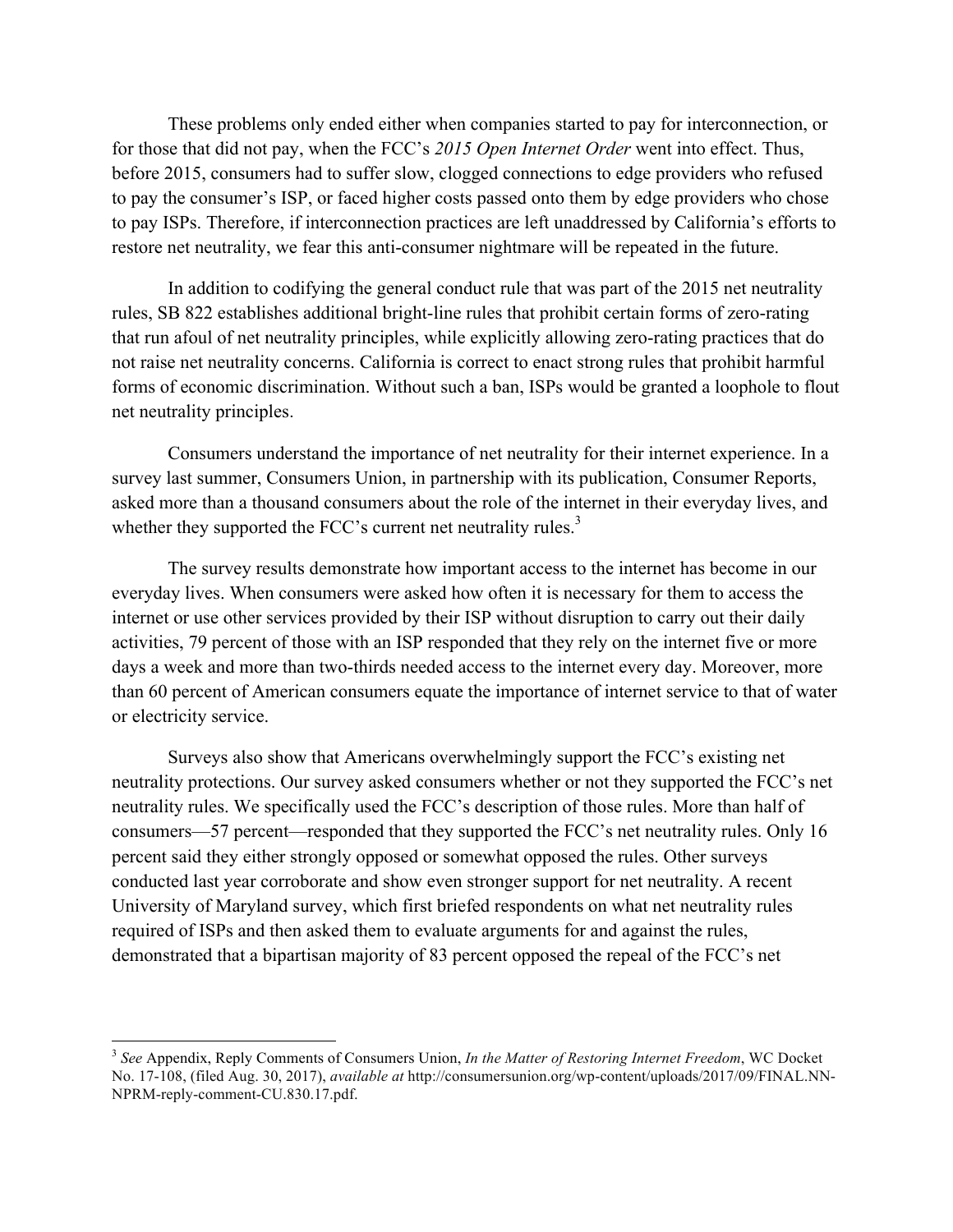neutrality protections, including three out of four Republicans.<sup>4</sup> Nonetheless, the FCC ignored this widespread support for net neutrality and chose to deregulate ISPs over protecting consumers and preserving an open internet.

 California consumers and businesses alike need and will benefit from the protections that SB 822 would provide, and we fully endorse your efforts. This pro-consumer legislation would preserve net neutrality principles and the internet as we know it, and maintain an open internet that is vital to consumers' everyday experience. Consumers benefit when the internet is a level playing field and not a place where ISPs can pick winners and losers by blocking or throttling competitors, or by charging websites and services access fees that will harm startups and small businesses and ultimately will be passed on to consumers.

We urge you and your colleagues to resist attempts by ISPs or others to amend SB 822, as we fear such tactics will only serve to dilute a full restoration of net neutrality in California. Net neutrality protections work as a whole. Removing some protections makes the whole regime meaningless by allowing ISPs to reach the same result in a different way.

 Please do not hesitate to contact us should you need any further assistance in seeing SB 822 enacted into law.

Sincerely yours,

18MillionRising.org Access Humboldt Califa CCTV Center for Media & Democracy Center for Democracy & Technology Center for Media Justice Center for Rural Strategies Color Of Change Common Cause Consumers Union CreaTV San Jose CREDO Action Daily Kos Demand Progress Action Democracy for America Disability Rights Education & Defense Fund

<sup>4</sup> Univ. of Maryland, School of Public Policy Program for Public Consultation, *Overwhelming Bipartisan Majority Opposes Repealing Net Neutrality*, (Dec. 12, 2017), *available at* https://www.publicconsultation.org/unitedstates/overwhelming-bipartisan-majority-opposes-repealing-net-neutrality/.